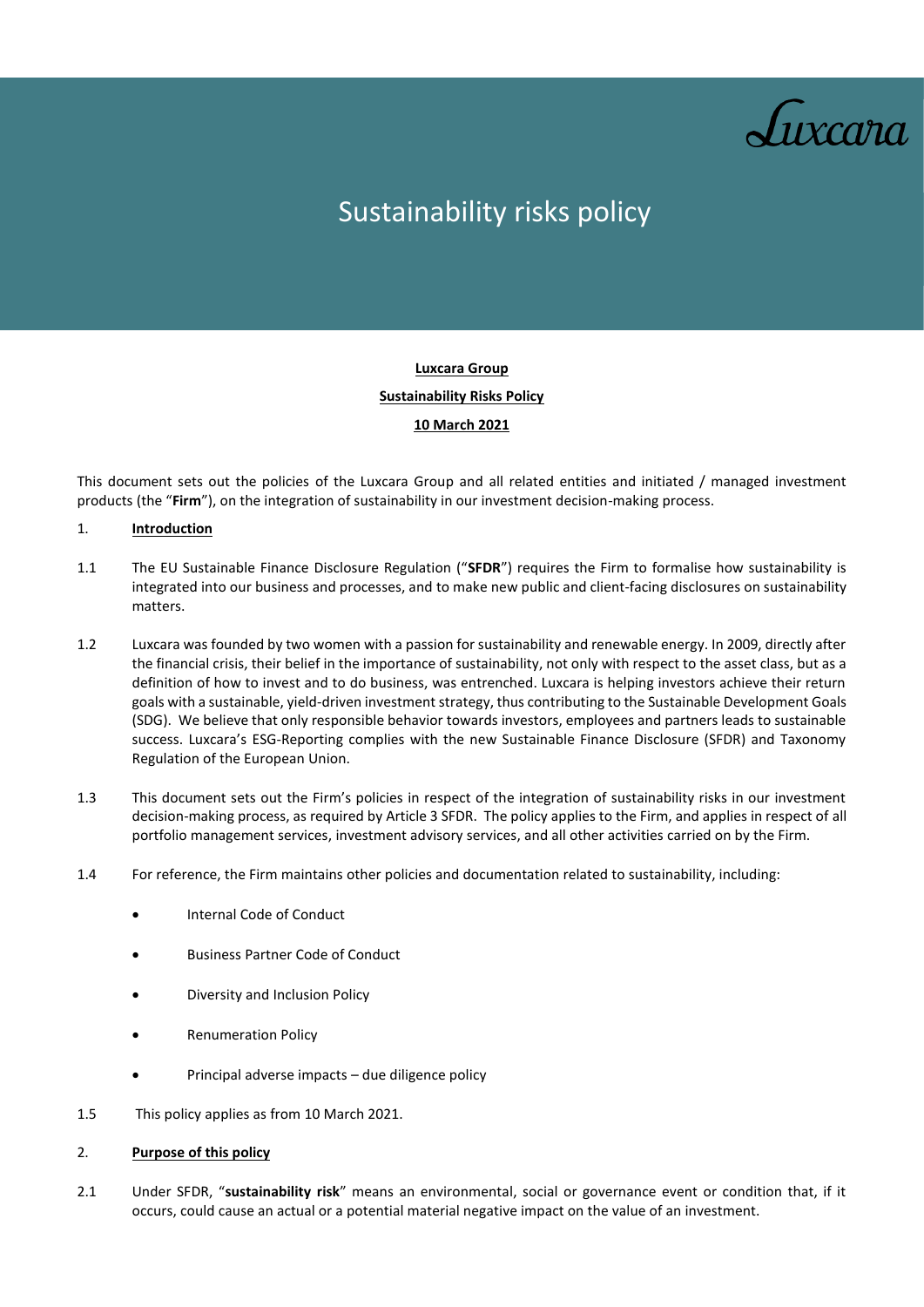- 2.2 This policy therefore approaches sustainability risk from the perspective of the risk that ESG events might cause a material negative impact on the value of our clients' investments. To give an example: if a firm's client has significant exposure to insurance or re-insurance companies, those insurers may face significant claims as policyholders face growing climate-related losses and disruption (*i.e., an environmental risk to the value of an investment in an insurer or re-insurer)*.
- 2.3 The Firm recognises that the world faces growing environmental, social, and governance-related risks. A key part of our role as a fiduciary is to act in the best interests of our clients, and this includes appropriately taking account of how those ESG risks could impact on our clients' investments. This policy therefore establishes our framework to identify, measure, manage and monitor ESG risks to our clients.
- 2.4 For the purposes of SFDR, sustainability risk is not concerned with the risk of harm that our investment decisions may do externally to sustainability factors. In other words, this policy covers "*value*" rather than "*values*". The external harm of investments is covered by a separate regime under SFDR, which considers the principal adverse impacts of a firm's investment decisions on sustainability factors. The Firm is compliant with the principal adverse impacts rules under Article 4 SFDR, and has separately implemented a due diligence policy on this matter.
- 2.5 In addition, SFDR is not specifically concerned with the risks that sustainability events may cause to the Firm's own balance sheet or prudential position.

# 3. **Governance and senior management responsibility**

- 3.1 The Firm's Board of Directors is ultimately responsible for the firm's policies and procedures in respect of sustainability risks.
- 3.2 In particular, the Board of directors, the members of the Governance and Responsibility, the Investment and the Risk committee have the responsibility for sustainability risk matters.
- 3.3 The Firm's Board of Directors and the relevant committees have approved this policy and the related procedures, including the Firm's sustainability risk appetite, and the Firm's integration of sustainability risks into investment decision making.

#### 4. **Sustainability risk management**

- 4.1 As part of our broader risk management processes when investing, the Firm has implemented procedures to (i) **identify**, (ii) **measure**, (iii) **manage** and (iv) **monitor** sustainability risks.
- 4.2 The Firm's approach to sustainability risk management is based on (amongst other things) the time horizon for our investments, being long-term renewable energy infrastructure investments in the EEA.

#### **(i) Identify**

4.3 The Firm has separately reviewed the sustainability risks which are potentially likely to cause a material negative impact on the value of our clients' investments, should those risks occur. These are summarised below in section 5 of this policy, and are broadly divided into the three categories of environmental, social and governance risks.

#### **(ii) Measure**

4.4 The Firm measures sustainability risk in accordance with the following processes: An ESG and resilience due diligence review is conducted to assess the occurrence of sustainability risks by the Risk Committee. This includes an assessment highlighting the strengths and weaknesses of a project from an ESG perspective. The Risk Committee first assesses the likelihood of impacts of sustainability risks identified based on a combination of factors as specified in the Portfolio Risk Matrix and second quantifies, at a high level, the severity of impact of these risks to the value of the investments should the risk occur. The likelihood and the impact, should the risk occur, is reflected in the results and score in an ESG Performance Report. Where ESG data for a project is not available, such projects are identified and scored as having a data coverage risk factor. The ESG assessment is also completed with the results from our Invest Check with a third party service provider. The results of the overall ESG assessment are reflected in the ESG Performance Report and presented to the relevant committees. The committees then consider the conclusions of the ESG Performance Report in light of its operational strategies, which are designed to improve efficiency and resilience.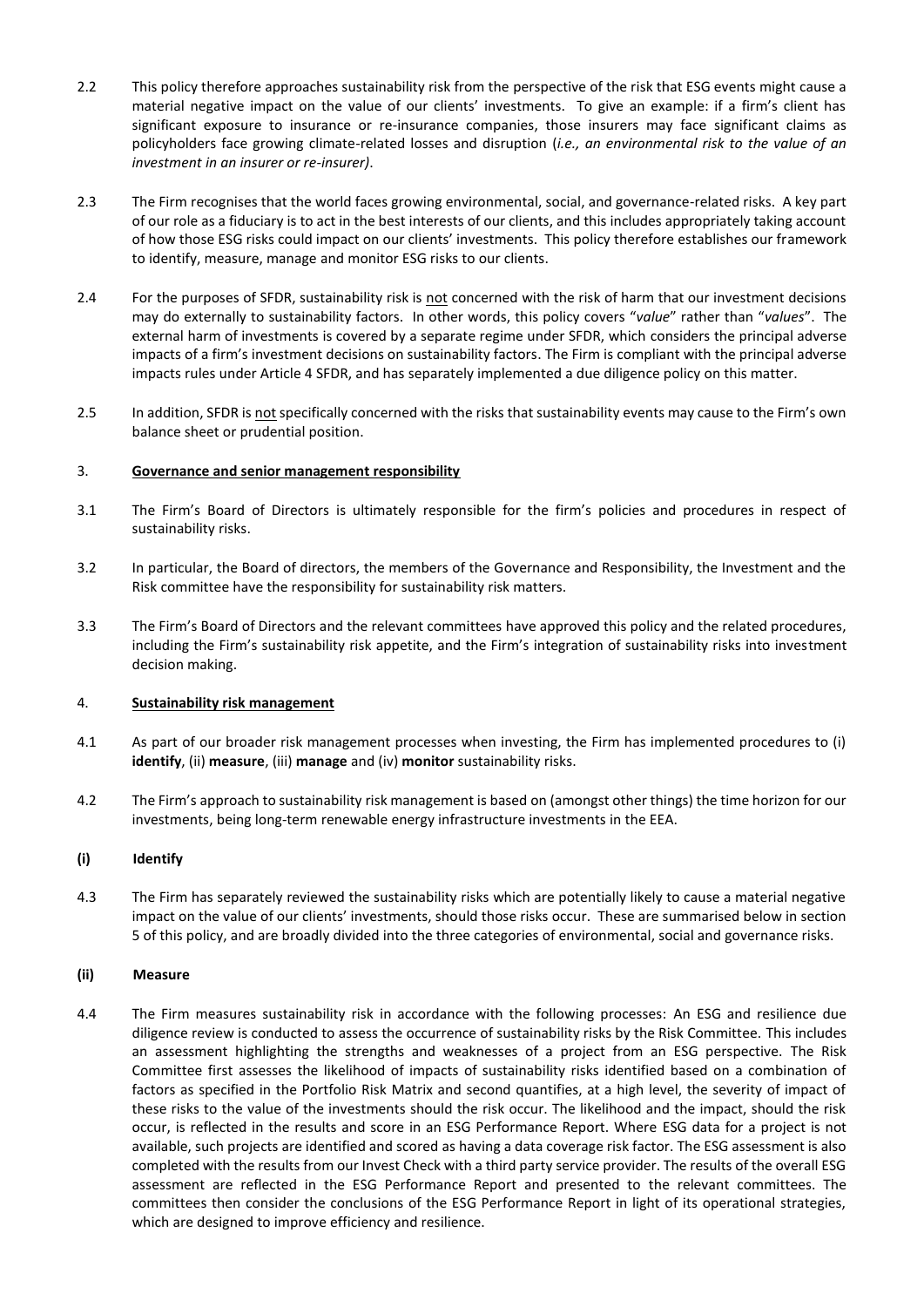#### **(iii) Management**

- 4.5 The Firm manages sustainability risk by using the identified risk rating as stated in the ESG Performance Report for a particular investment as against the Firm's sustainability risk limits, each of which is also documented in the Firm's separate Portfolio Risk Matrix document.
- 4.6 The Firm applies Exclusionary Screening for particular geographies which it has identified as unusually high risk. These exclusions are specified in the Portfolio Risk Matrix document.
- 4.7 In addition, the Firm manages all of our strategies on a sustainability basis, with the specific purpose of pursuing particular ESG-focused outcomes or objectives, including long-term sustainable returns for investors and society. Due to the ESG focus of such investments, the Firm generally considers that ESG risks to the value of these portfolios will be lower.
- 4.8 The Firm's team members are provided with information on sustainability risks, and are encouraged to take sustainability risks into account when making an investment decision, particular as a high sustainability risk would by itself prevent the Firm from making any investment.

# **(iv) Monitoring**

- 4.9 The Firm's Portfolio Risk Management team conducts periodic monitoring of the existing client portfolios, to check that positions remain within sustainability risk limits, and takes corrective action if those limits are breached
- 4.10 Additionally, as part of ongoing monitoring, the Firm's portfolio managers are required to engage in Active Ownership, with a view to reducing the Risk Rating of particular positions. Active Ownership is the process of exercising voting entering into dialogue with different stakeholders on ESG issues, with a view to monitor or influence ESG outcomes.

### 5. **Relevant sustainability risks**

- 5.1 As noted above at section 4 of this policy, the Firm has taken steps to identify each key environmental, social and governance risks which could, if it occurs, cause an actual or a potential material negative impact on the value of an investment. These are summarised in this section 5.
- 5.2 **Environmental** sustainability risks for the value of our clients' portfolios:
	- Climate change
	- Carbon emissions
	- Air pollution
	- Water pollution
	- Energy inefficiency
- 5.3 **Social** sustainability risks for the value of our clients' portfolios:
	- Human rights violations
	- Human trafficking
	- Modern slavery / forced labour
	- Breaches of employee rights / labour rights
	- Child labour
	- **Discrimination**